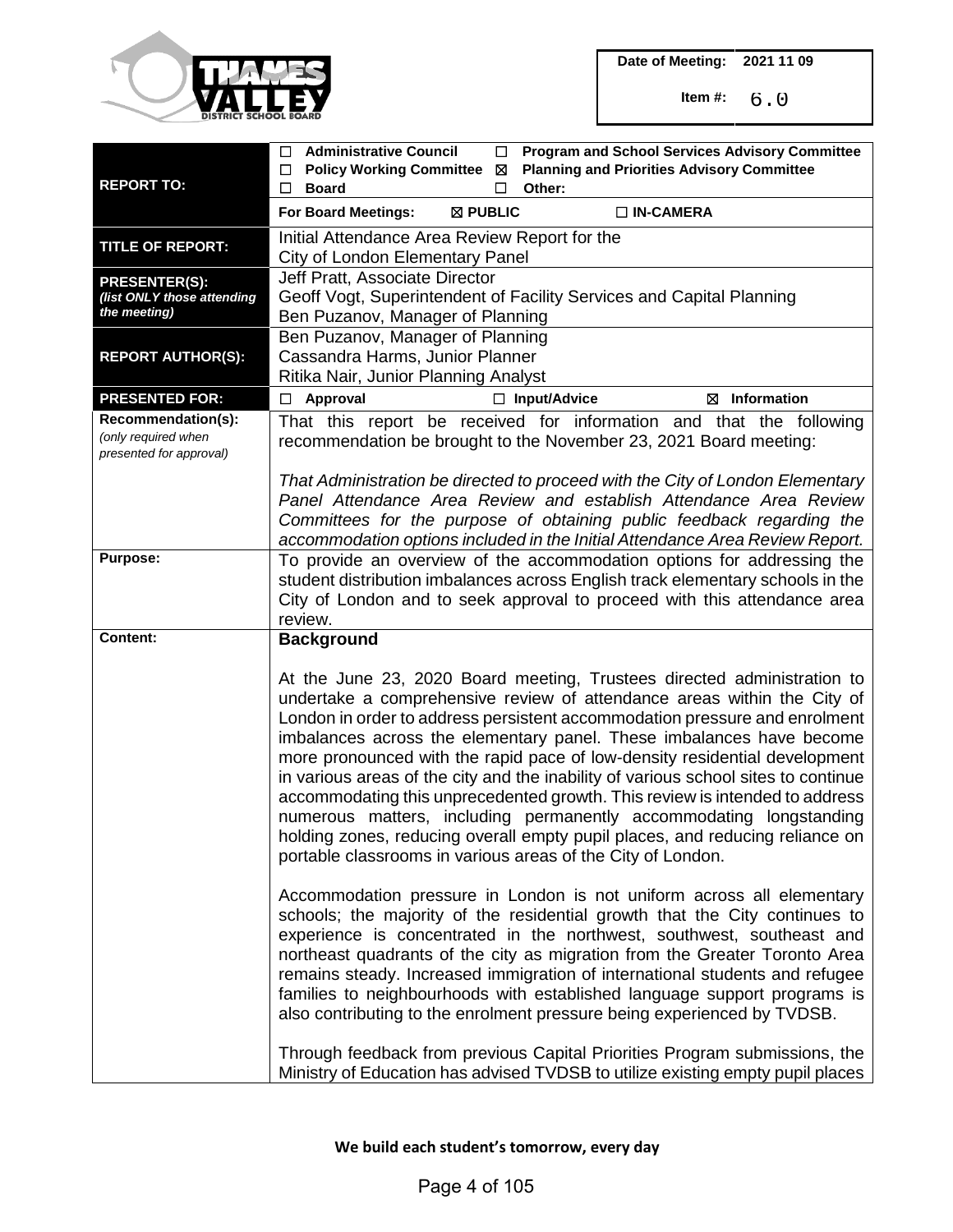more efficiently prior to requesting funds for new schools and additions in various parts of the district, including London.

### **Attendance Area Review Focus Areas**

The project team undertook a comprehensive evaluation of the elementary panel across the City of London in order to identify potential solutions to the enrolment pressures being faced in this part of the district. The resulting recommendations are summarized in this report and include the establishment of attendance areas for new schools, boundary changes for schools facing enrolment pressure, permanent accommodation for most existing holding zones across the City as well as the creation of new holding zones and a holding zone amendment in order to provide interim accommodation for future students within pending developments.

The full Initial Attendance Area Review Report is included in Appendix A.

### Attendance Areas for New Schools

### *Northwest London PS*

Last year, TVDSB received approval from the Ministry of Education for a new 802 pupil place elementary school in northwest London. Administration is in the process of securing a site for the new Northwest London PS, to be located on the south side of Sunningdale Road West and west of Sir Arthur Currie PS.

The attendance area being proposed for the new school would encompass the Fox Hollow West holding zone as well as land extending south of Fanshawe Park Road West and west of the Emily Carr PS and Wilfrid Jury PS attendance areas. The adjusted Sir Arthur Currie PS attendance area would include land on the north side of Sunningdale Road West, including the Sunningdale North holding zone, as well as land south of Sunningdale Road West and to the immediate west and east of the Fox Hollow West holding zone.

The proposed attendance area for the new Northwest London PS as well as the adjusted Sir Arthur Currie PS attendance area are shown in Figure 4-3 of Appendix A.

### *West London PS*

TVDSB submitted a business case for a new 507 pupil place elementary school in West London through the 2021-22 Capital Priorities Program. The attendance area being proposed for the school would accommodate 5 holding zones currently designated to attend Byron Somerset PS as well as a portion of the current Byron Northview PS attendance area. The proposed attendance area, whose establishment would be contingent on the approval of the new school, is comprised of the land south of the Thames River and North of Oxford Street West and the land between Oxford Street West, Gideon Drive, and Woodhull Road. It also includes the land located south of Oxford Street West, east of Westdel Bourne and west of Warbler Woods.

The 5 holding zones that would be accommodated at the new school would free up capacity at Byron Somersert PS, which is currently the designated holding school in Byron. The creation of space at Byron Somerset allows the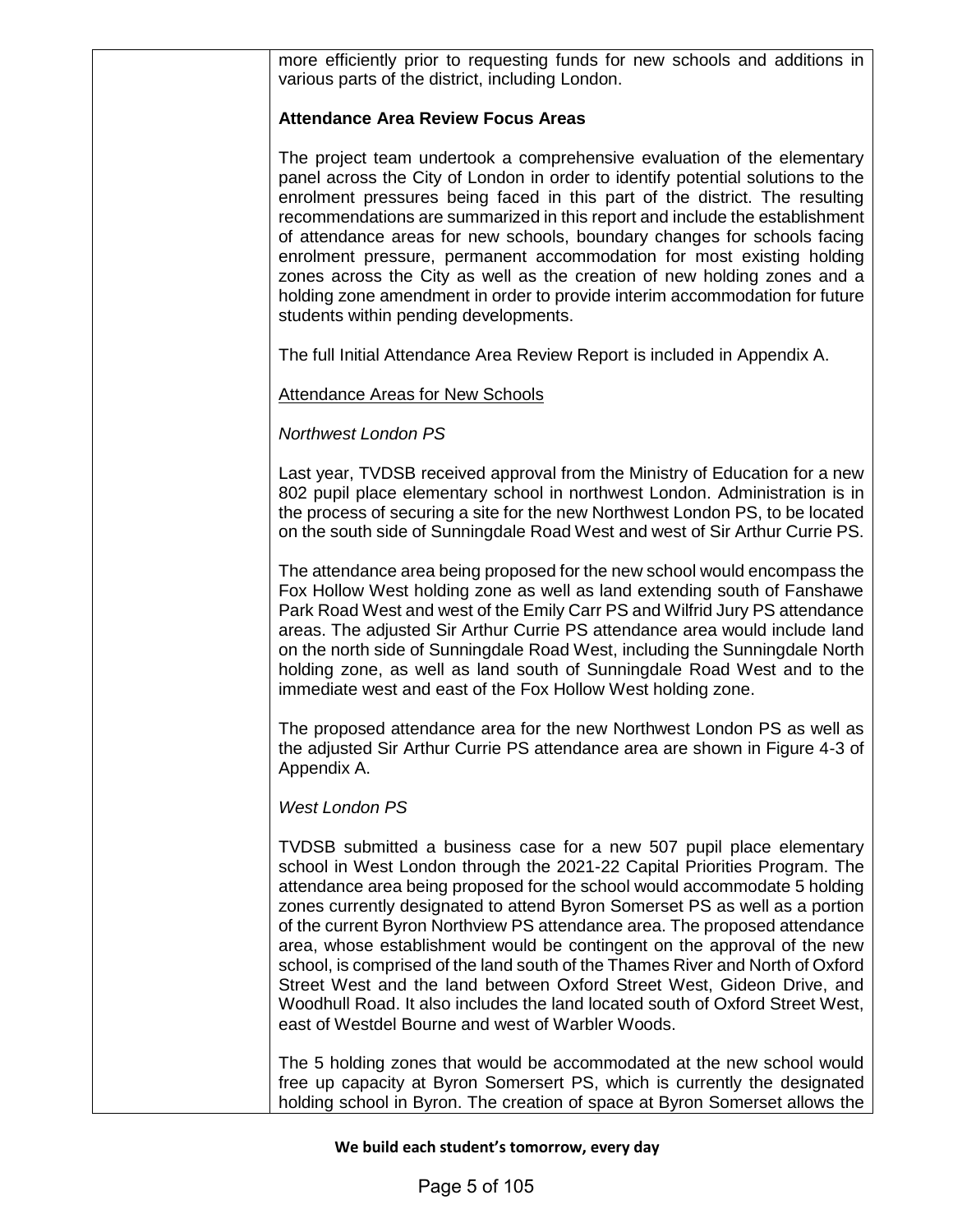| extension of its attendance area to the north beyond Byron Baseline Road and<br>a boundary adjustment between that school and Byron Southwood, which<br>creates more natural boundaries for both schools. The added space then<br>created at Byron Southwood would allow the return of holding zone students<br>who are currently attending Byron Somerset back to Byron Southwood.                                                                                                                                                                                                                                                                                                                                                                                                                                                                                                     |
|-----------------------------------------------------------------------------------------------------------------------------------------------------------------------------------------------------------------------------------------------------------------------------------------------------------------------------------------------------------------------------------------------------------------------------------------------------------------------------------------------------------------------------------------------------------------------------------------------------------------------------------------------------------------------------------------------------------------------------------------------------------------------------------------------------------------------------------------------------------------------------------------|
| The proposed attendance areas for the new West London PS as well as the<br>associated changes to the attendance areas to existing schools in this part of<br>the district are illustrated in Figure 4-4 of Appendix A.                                                                                                                                                                                                                                                                                                                                                                                                                                                                                                                                                                                                                                                                  |
| Southwest London PS                                                                                                                                                                                                                                                                                                                                                                                                                                                                                                                                                                                                                                                                                                                                                                                                                                                                     |
| In May 2021, the TVDSB submitted a business case for a new school in<br>Southwest London. This school would be located within the Talbot<br>neighbourhood, situated north of Pack Road and west of Bostwick Road. The<br>new school is intended to provide enrolment pressure relief at Lambeth PS<br>and to permanently accommodate 5 out of the 7 holding zones in the area.                                                                                                                                                                                                                                                                                                                                                                                                                                                                                                          |
| As part of the City of London Elementary Panel Attendance Area Review,<br>Administration is recommending the establishment of a new attendance area<br>for the proposed school, contingent on its approval by the Ministry of<br>Education. The proposed attendance area is comprised of the land south of<br>Southdale Road between Colonel Talbot Road and Wharncliffe Road South.<br>It also includes the current holding zone west of Colonel Talbot Road and<br>south of Pack Road, and the land immediately to the south located north of<br>Kilbourne Road and east of Dingman Creek. This proposed attendance area<br>will incorporate several current holding zones, including Talbot Village Phase<br>2 holding at W. Sherwood Fox PS, Southwest London holding at White Oaks<br>PS, Colonel Talbot holding at Rick Hansen PS, and Bostwick holding at Sir<br>Isaac Brock PS. |
| The proposed attendance area for the new Southwest London PS as well as<br>the adjusted Lambeth PS attendance area are shown in Figure 4-5 of<br>Appendix A.                                                                                                                                                                                                                                                                                                                                                                                                                                                                                                                                                                                                                                                                                                                            |
| Eagle Heights PS & Accommodation of Highlands and Southdale Holding<br>Zones                                                                                                                                                                                                                                                                                                                                                                                                                                                                                                                                                                                                                                                                                                                                                                                                            |
| Eagle Heights PS has been experiencing significant enrolment pressure due<br>to migration to the area and established language and transitional support<br>programs at the school. There are currently 18 portables on site, including a<br>6-classroom portapak.                                                                                                                                                                                                                                                                                                                                                                                                                                                                                                                                                                                                                       |
| It is recommended that Eagle Heights PS be re-structured to a K-6 facility with<br>grade 7 and 8 students to attend Victoria PS. To make room for the incoming<br>Eagle Heights students at Victoria PS, it is recommended that the boundary<br>between Victoria PS and Wortley Road PS be adjusted and that the Highland<br>Holding Zone at Victoria and the Southdale Holding Zone at Victoria be<br>permanently accommodated at Mountsfield PS and Cleardale PS,<br>respectively. In the interest of regularizing boundaries, it is recommended that<br>the Eagle Heights PS and University Heights PS boundary be moved to the<br>railway tracks as it is a more natural separation between the two schools. In<br>addition, it is recommended that the Highland Holding Zone at Mountsfield be                                                                                     |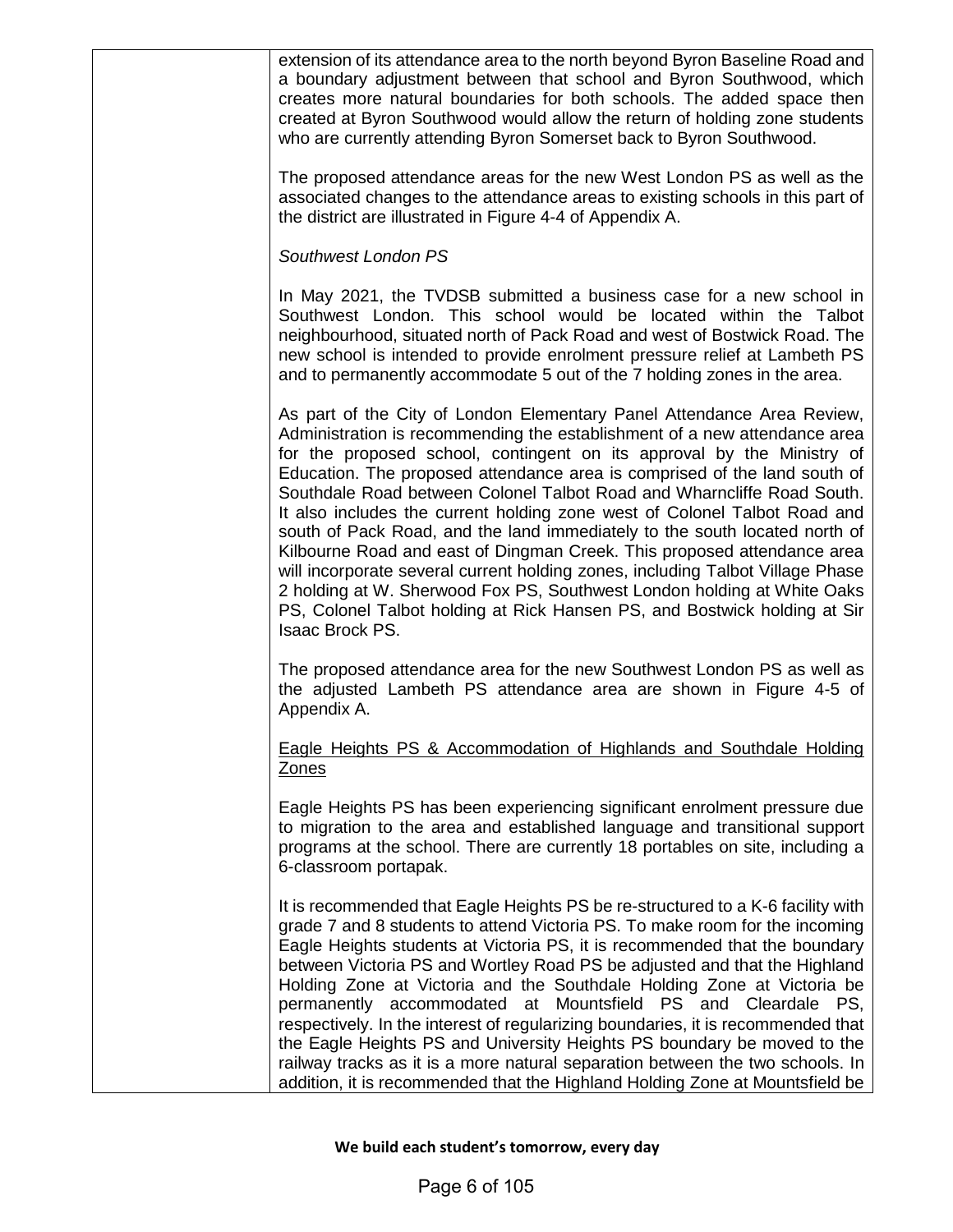| permanently accommodated at Mountsfield PS as part of this attendance area<br>review process.                                                                                                                                                                                                                                                                                                                                                                                                                                                                                                                                                                                                                                                                                                                                                                         |
|-----------------------------------------------------------------------------------------------------------------------------------------------------------------------------------------------------------------------------------------------------------------------------------------------------------------------------------------------------------------------------------------------------------------------------------------------------------------------------------------------------------------------------------------------------------------------------------------------------------------------------------------------------------------------------------------------------------------------------------------------------------------------------------------------------------------------------------------------------------------------|
| The Eagle Heights PS boundary changes, including enrolment projections and<br>the resulting attendance area map, are included in Section 5.1 of Appendix A.<br>Permanent accommodations for students within the Highlands and Southdale<br>holding zones are detailed in Section 6.1 of Appendix A.                                                                                                                                                                                                                                                                                                                                                                                                                                                                                                                                                                   |
| Downtown                                                                                                                                                                                                                                                                                                                                                                                                                                                                                                                                                                                                                                                                                                                                                                                                                                                              |
| St. George's PS is expected to experience significant growth due to the<br>development occurring in downtown London. Without any intervention,<br>enrolment is expected to grow to approximately 147% of the school's utilization<br>by 2025. To deal with enrolment pressure, a two-phase approach is<br>recommended.                                                                                                                                                                                                                                                                                                                                                                                                                                                                                                                                                |
| In the short term, it is recommended that vacant space at Aberdeen PS be<br>used to accommodate growth in the southerly portion of the St. George's PS<br>attendance area. In the long term, a northern portion of the St. George's PS<br>attendance area is recommended to be designated to Ryerson PS. Ryerson<br>PS will have available space after the Fox Hollow West and Sunningdale North<br>holding zones, currently designated to this school, are returned to north<br>London to attend the new Northwest London PS and Sir Arthur Currie PS,<br>respectively. As an added measure to reduce enrolment pressure at Eagle<br>Heights PS, it is also recommended that the portion of its attendance area on<br>the east side of the Thames River be designated to St. George's PS as part of<br>the second phase of the Downtown attendance boundary changes. |
| The Downtown boundary changes, including enrolment projections and the<br>resulting attendance area maps, are included in Section 5.2 of Appendix A.                                                                                                                                                                                                                                                                                                                                                                                                                                                                                                                                                                                                                                                                                                                  |
| <b>New Holding Zones and Holding Zone Amendment</b>                                                                                                                                                                                                                                                                                                                                                                                                                                                                                                                                                                                                                                                                                                                                                                                                                   |
| The City of London Elementary Panel Attendance Area Review has identified<br>future development areas that will need to be accommodated as enrolment<br>substantiates. The following new holding zones and holding zone amendment<br>do not require the formation of Attendance Area Review Committees and<br>instead follow a separate procedure for implementation. However,<br>Administration is proposing these changes as part of the City of London<br>Elementary Panel Attendance Area Review process in the interest of<br>presenting Trustees with a fulsome analysis.                                                                                                                                                                                                                                                                                       |
| New East London Holding at Sir John A. Macdonald PS                                                                                                                                                                                                                                                                                                                                                                                                                                                                                                                                                                                                                                                                                                                                                                                                                   |
| The first holding zone that is proposed to be established is for the site of the<br>former London Psychiatric Hospital, whose redevelopment is expected to<br>result in approximately 6,700 units. This property is located on the east side of<br>Highbury Avenue North and south of Oxford Street East. Depending on the<br>total number of units that are constructed and the density of the development,<br>this project could yield upwards of 400 students once built out. The holding<br>zone would be an interim measure until a new school could be built within this<br>significant redevelopment project.                                                                                                                                                                                                                                                  |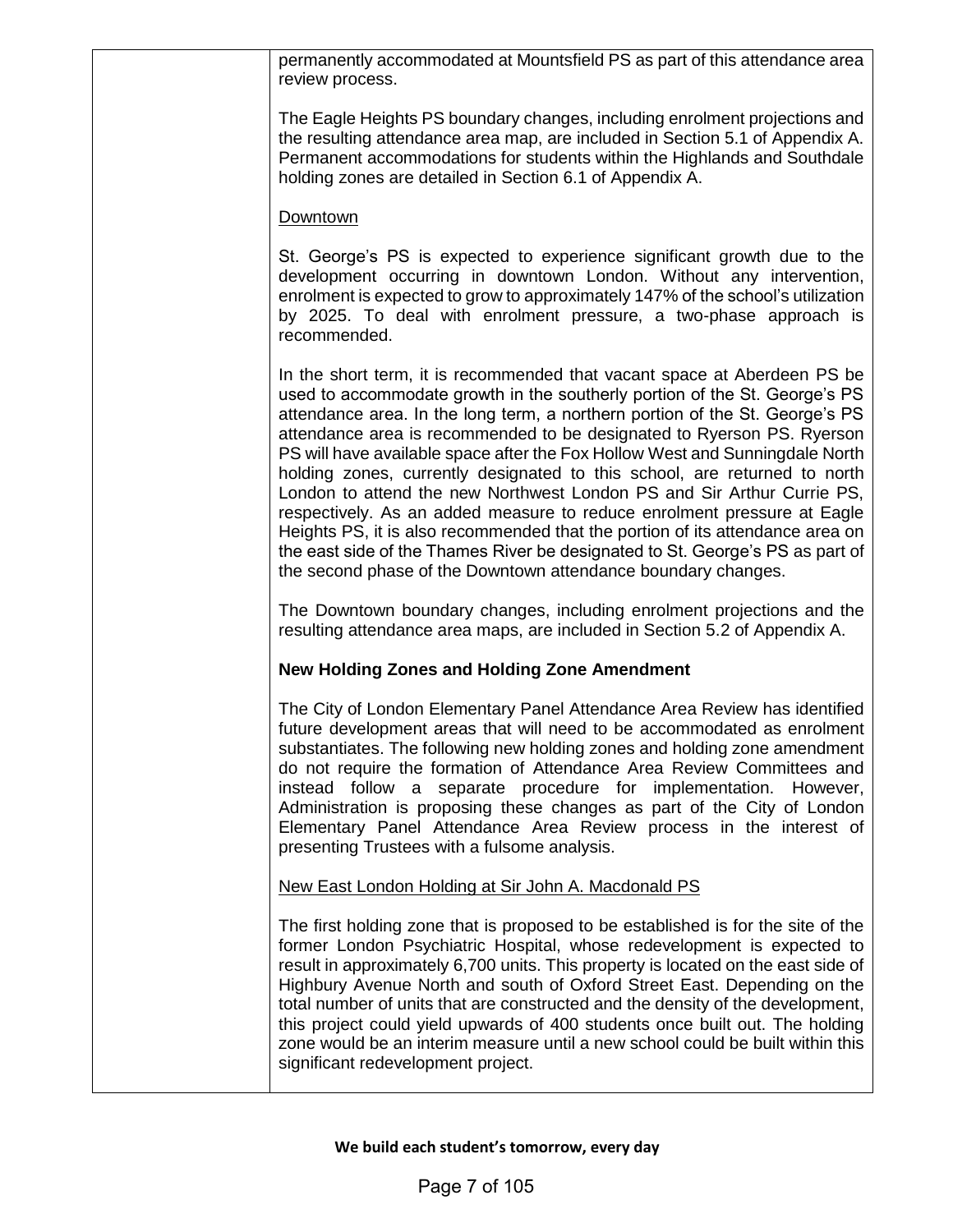| Section 6.2 of Appendix A includes a map illustrating the proposed holding<br>zone.                                                                                                                                                                                                                                                                                                                                                                                                                                                                                                                                                                                                                                                                                                                                                    |
|----------------------------------------------------------------------------------------------------------------------------------------------------------------------------------------------------------------------------------------------------------------------------------------------------------------------------------------------------------------------------------------------------------------------------------------------------------------------------------------------------------------------------------------------------------------------------------------------------------------------------------------------------------------------------------------------------------------------------------------------------------------------------------------------------------------------------------------|
| <u>New Uplands North Holding at Evelyn Harrison PS and New Northeast London</u><br>Holding at Bonaventure Meadows PS                                                                                                                                                                                                                                                                                                                                                                                                                                                                                                                                                                                                                                                                                                                   |
| The proposed Uplands North holding zone is located within the attendance<br>area of Centennial Central PS. There are approximately 2,700 units expected<br>in this area. The proposed Northeast London holding zone is located within<br>the Cedar Hollow PS attendance area, with over 1,000 housing units expected<br>to be developed. A map of the two proposed holding zones is included in<br>Figure 6-3 of Appendix A.                                                                                                                                                                                                                                                                                                                                                                                                           |
| Both Centennial Central PS and Cedar Hollow PS are projected to experience<br>sustained enrolment pressure. There are no proximal schools with available<br>pupil spaces that could assist with practical boundary changes in order to help<br>manage enrolment at these schools. As a result, two potential holding schools<br>have been identified in order to assist with the growth expected in these areas.<br>Both Evelyn Harrison and Bonaventure Meadows public schools have<br>available space in order to accommodate students; the schools are projected<br>to have declines in enrolment over the next 7 years.                                                                                                                                                                                                            |
| It is recommended that Evelyn Harrison PS provide interim accommodation<br>for the new Uplands North holding zone. Bonaventure Meadows PS is the<br>recommended holding school for the new Northeast London holding zone. The<br>proposed holding zones are intended to be temporary accommodation<br>measures. It is expected that the ultimate solution for students within these<br>proposed holding zones is new capital investment.                                                                                                                                                                                                                                                                                                                                                                                               |
| New Kilbourne Holding Zone                                                                                                                                                                                                                                                                                                                                                                                                                                                                                                                                                                                                                                                                                                                                                                                                             |
| A new holding zone is recommended within the Lambeth PS attendance area,<br>which is also part of the attendance area being proposed for the new<br>Southwest London PS that is under review by the Ministry of Education.                                                                                                                                                                                                                                                                                                                                                                                                                                                                                                                                                                                                             |
| Administration has recently received notice of a potential development on the<br>east side of Bostwick Road and south of Southdale Road, with a potential for<br>4,000 residential units. The new elementary school proposed in Southwest<br>London is not sized to accommodate students from this additional<br>development and thus a holding zone is recommended here in order to provide<br>interim accommodation for students until another school can be built in order<br>to accommodate the anticipated enrolment. The student yields from this<br>development are recommended to be accommodated at Nicholas Wilson PS<br>and Glen Cairn PS on an interim basis, with the holding areas split along a<br>drain that bisects the property. Section 6.5 of Appendix A includes a map<br>illustrating the proposed holding zone. |
| Bostwick Holding at Sir Isaac Brock PS - Holding Zone Amendment                                                                                                                                                                                                                                                                                                                                                                                                                                                                                                                                                                                                                                                                                                                                                                        |
| Sir Isaac Brock PS is currently providing interim accommodation for holding<br>zone students residing in the Bostwick neighbourhood in Southwest London.<br>The school is over capacity and the growing neighbourhood has the potential<br>for more than 1,000 additional residential units. As a result of the development<br>activity expected in this area, it is recommended that Woodland Heights PS                                                                                                                                                                                                                                                                                                                                                                                                                              |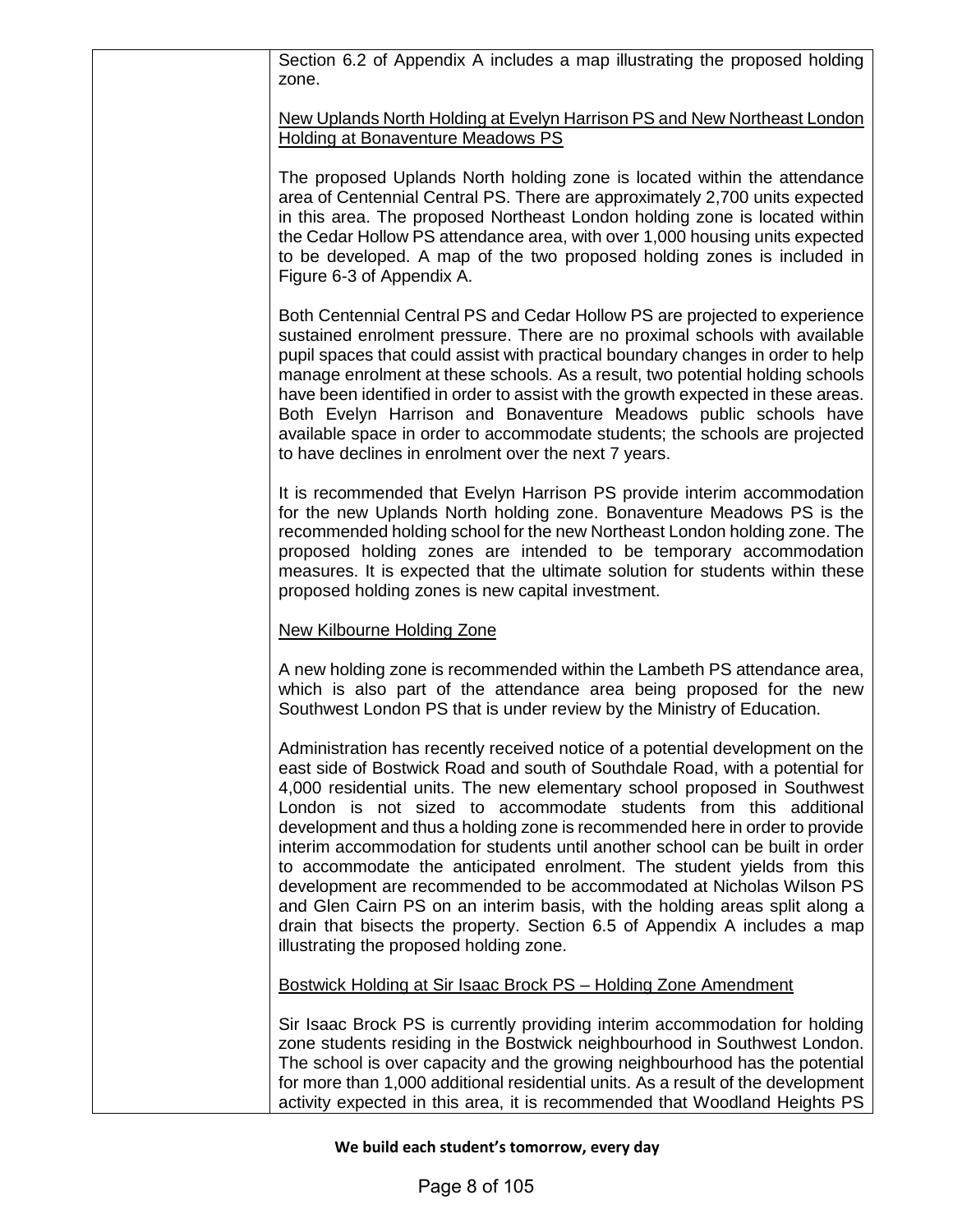|                                | replace Sir Isaac Brock for the purpose of providing interim accommodation<br>for the Bostwick neighbourhood until such a time that the new Southwest<br>London PS is constructed. Siblings of existing holding zone students would<br>attend Sir Isaac Brock PS while all new holding zone families would attend<br>Woodland Heights PS until permanent accommodations are available in the<br>form of a new school.<br>Section 6.4 of Appendix A includes a map illustrating the proposed holding<br>zone amendment as well as enrolment projections for Sir Isaac Brock PS and<br>Woodland Heights PS.                                                                                                                                                                                                                                                                                                                                                                                                                                                           |
|--------------------------------|---------------------------------------------------------------------------------------------------------------------------------------------------------------------------------------------------------------------------------------------------------------------------------------------------------------------------------------------------------------------------------------------------------------------------------------------------------------------------------------------------------------------------------------------------------------------------------------------------------------------------------------------------------------------------------------------------------------------------------------------------------------------------------------------------------------------------------------------------------------------------------------------------------------------------------------------------------------------------------------------------------------------------------------------------------------------|
| <b>Financial Implications:</b> | The costs to complete the subject Attendance Area Review are expected to<br>be accommodated within the 2021-2022 budget.                                                                                                                                                                                                                                                                                                                                                                                                                                                                                                                                                                                                                                                                                                                                                                                                                                                                                                                                            |
| Timeline:                      | Expected timeline if the Board of Trustees approves proceeding with the<br>attendance area review and directs the formation of Attendance Area Review<br>Committees for the purposes of gathering public feedback regarding each of<br>the 5 focus areas:<br>November 2021: establish website to solicit feedback and answer<br>questions regarding the potential boundary changes and new holding<br>zones / holding zone amendment<br>November/December 2021: establish Attendance Area Review<br>Committees (AARCs)<br>January 2022: Host introductory AARC meetings (one for each focus<br>area)<br>January 2022 - March 2022: Coordinate school-level AARC<br>Subcommittee meetings<br>April 2022: Review school community feedback and prepare Final<br>٠<br>Attendance Area Review Report<br>May 2022: Provide Final Attendance Area Review Report to the Board<br>of Trustees<br>May 2022: Public Delegations meetings<br>June 2022: Decision of the Board of Trustees<br>September 2023: Implementation of the Decision of the Board of<br><b>Trustees</b> |
| <b>Communications:</b>         | Administration is assembling a communications plan as part of the public<br>consultation program for this attendance area review.                                                                                                                                                                                                                                                                                                                                                                                                                                                                                                                                                                                                                                                                                                                                                                                                                                                                                                                                   |
| <b>Appendices:</b>             | <b>Appendix A:</b><br>Initial Attendance Area Review Report for the City of London Elementary Panel<br><b>Accommodation Review</b>                                                                                                                                                                                                                                                                                                                                                                                                                                                                                                                                                                                                                                                                                                                                                                                                                                                                                                                                  |